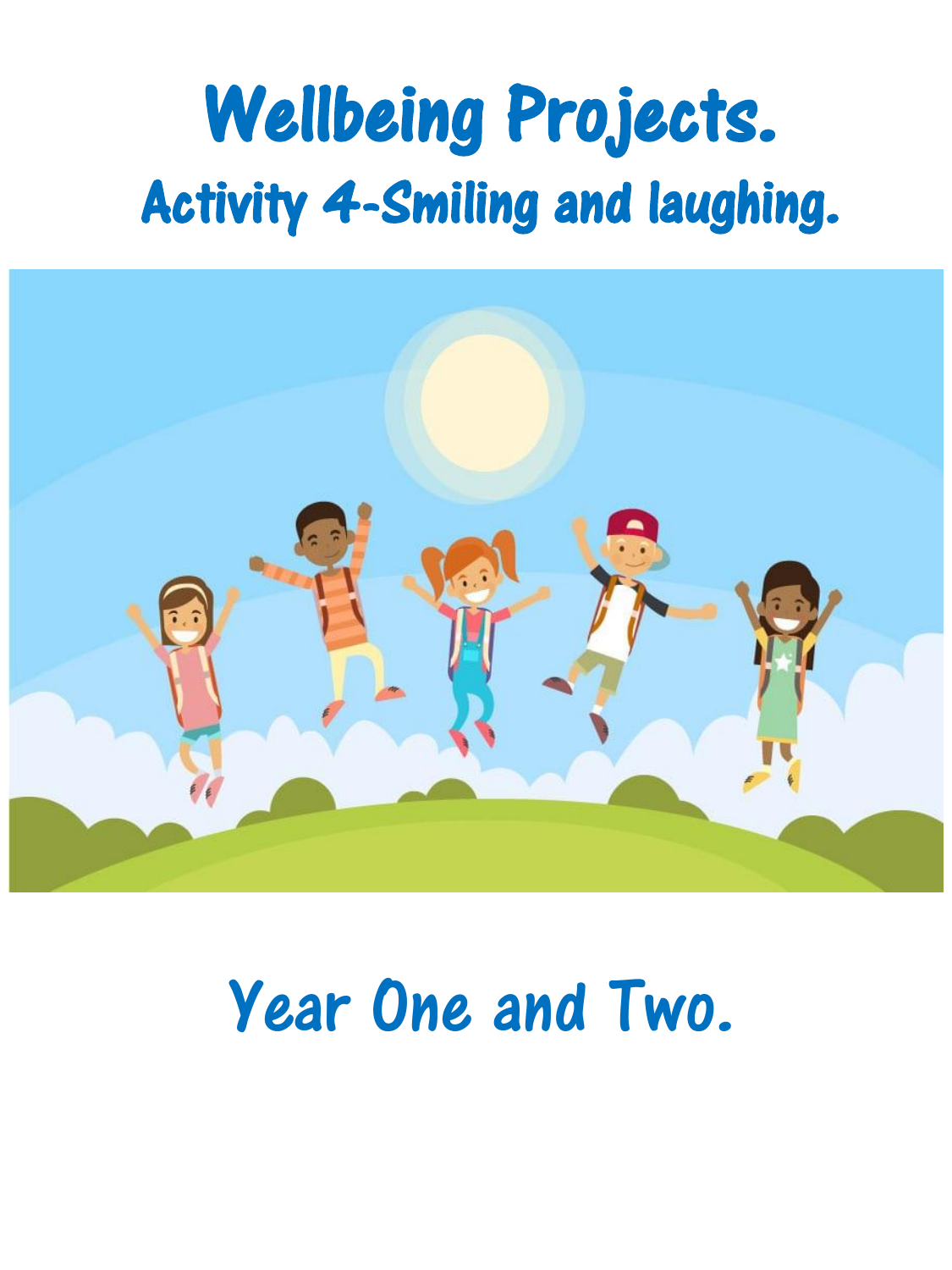### Hello again!

This afternoon we are going to think about smiling and laughing.

Did you know that if you smile/laugh:

You feel better.

You look better.

You can make someone else feel happier.

You can pass the smile/laugh onto someone else.

Have a go smile at someone in the room and see if they smile back at you. It really works doesn't it? Laughing is contagious too…have you ever heard a baby giggle and started giggling as well?

Have a look at this video of a little boy in his music class:

<https://www.youtube.com/watch?v=UctRZ91m9XA>

How did the clip make you feel? Why do you think the little boy was laughing? What happened to the other people in the classroom? How do you feel when you have been laughing? What makes you smile/laugh?

On the next slides I have added a laughing activity for you to try with a grownup and some worksheets for you to complete. You can do the worksheet at home if you run out of time at school.

Have fun!



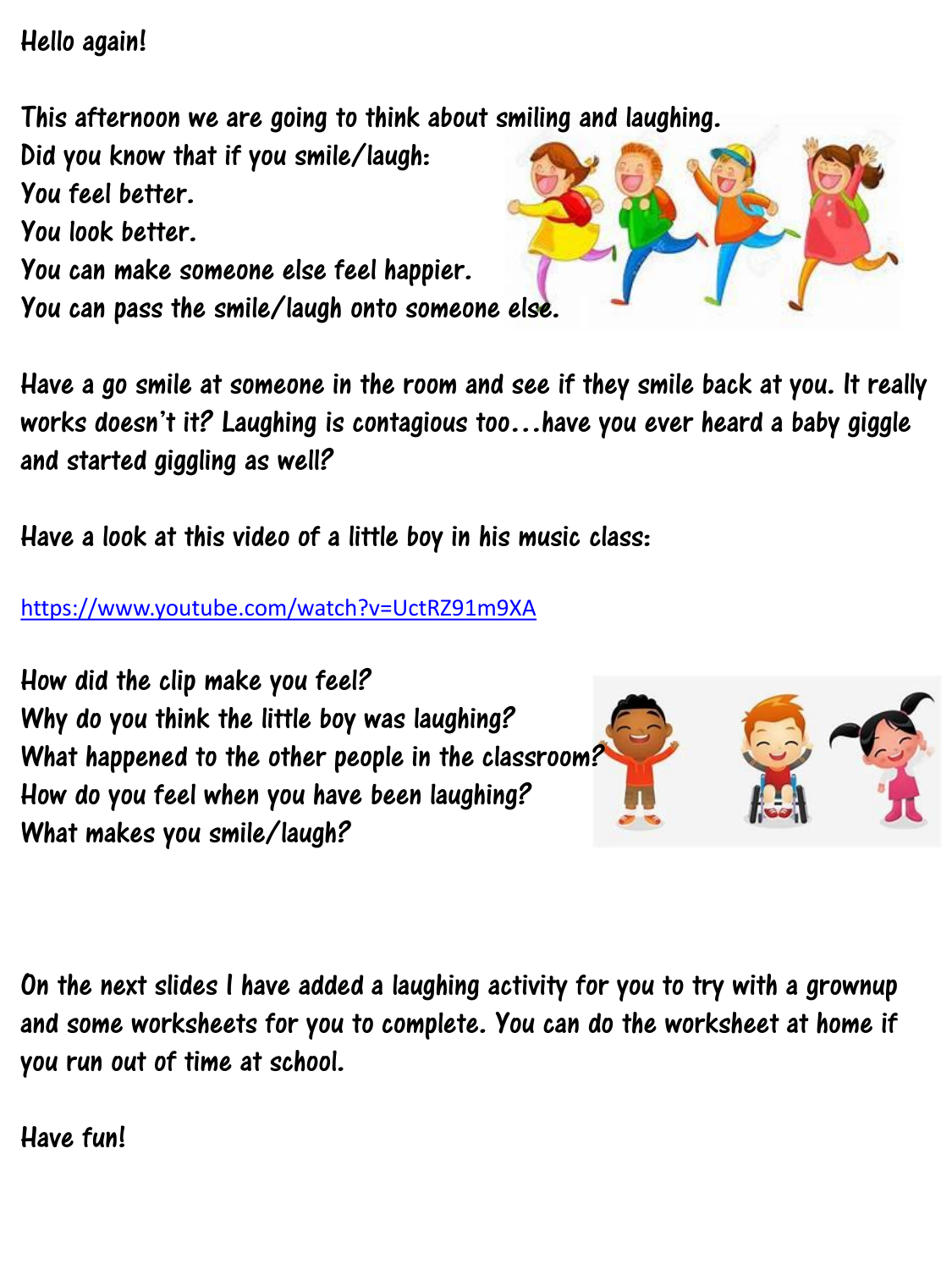### Have a go at Laughter Meditation. (Grownups I'm handing over to you here…good luck!

Remember, you know your children best, so tweak the steps and the script so that laughing meditation works best for your children. This exercise can be done inside or out.

#### STEPS FOR LAUGHTER MEDITATION

Laughter is like exercise, so start with a warmup. Stand tall with your feet slightly apart. Reach up to the sky and feel a nice tall stretch. You can do some gentle twists and/or a forward fold. Do whatever feels good. Once you feel a bit loose, have a seat on the floor at your desk.

Next, warm up your face and mouth. Gently massage your forehead, move down to your cheeks, and then your jaw. Open your mouth a few times to relax the muscles and loosen it up.

When you feel like you are warmed up, get comfortable and relaxed. Start to smile. Have a leader say ha, ha, ha and have your children repeat. Then say it again and have your children repeat until they start laughing on their own. It will probably feel forced at first and that's fine. Just keep going until everyone is laughing naturally, it won't take long. Let them laugh for a bit.

Then, quieten them down and ask the children to take a deep breath. Then, ask them to notice what they feel in their body, what thoughts have popped into their mind, and if they are feeling any emotions.

Finally, I think it would be good to finish the afternoon with a song…If You're Happy And You Know it. Join in with the clip and learn some new languages or sing it together and make up the verses.

```
https://www.youtube.com/watch?v=71hqRT9U0wg
&list=RD71hqRT9U0wg&start_radio=1
```
I hope that you have had a lovely time and that everyone has laughed or smiled this afternoon. Take care. Love Mrs Neale

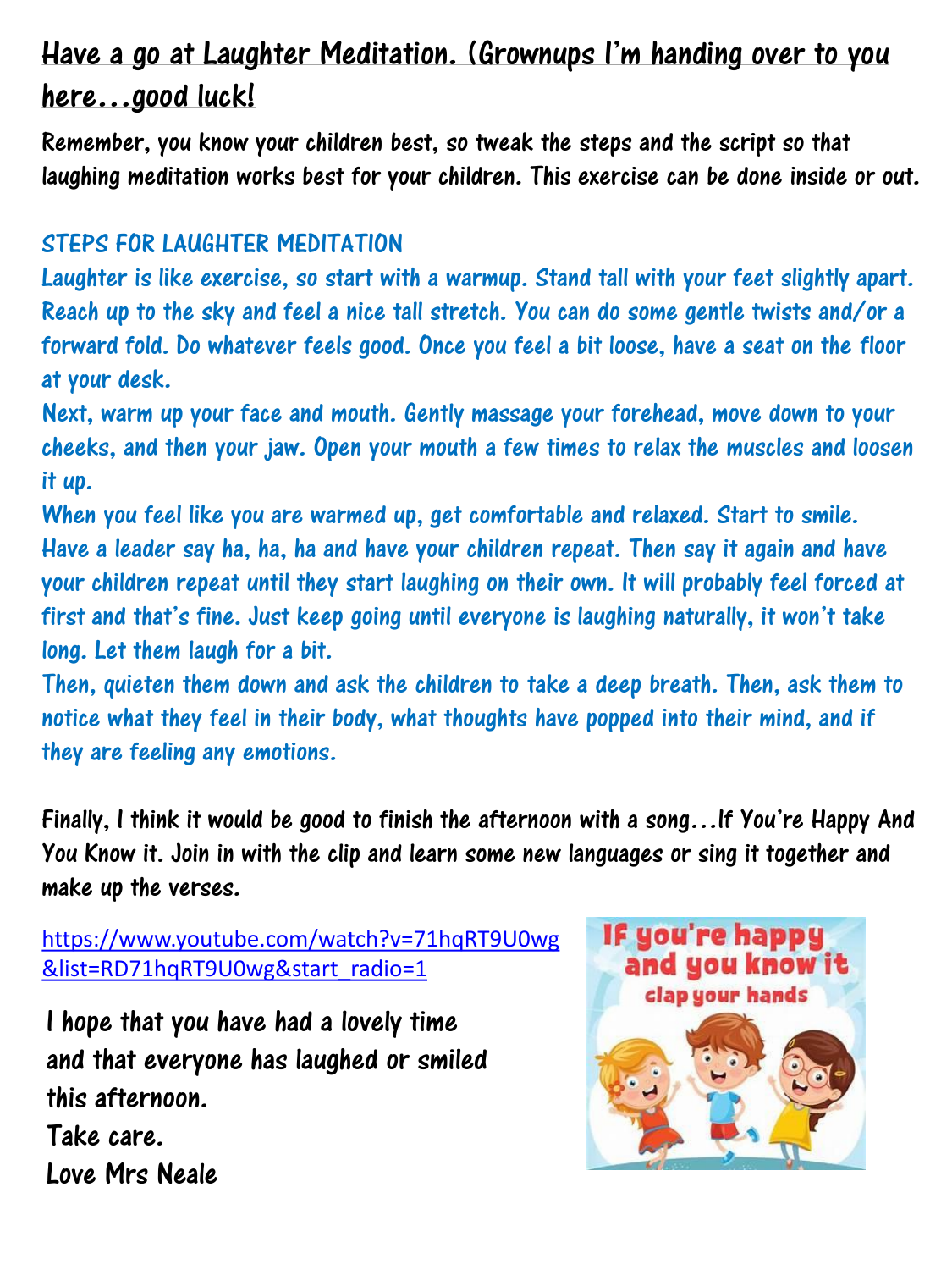## What does it feel like when you smile?